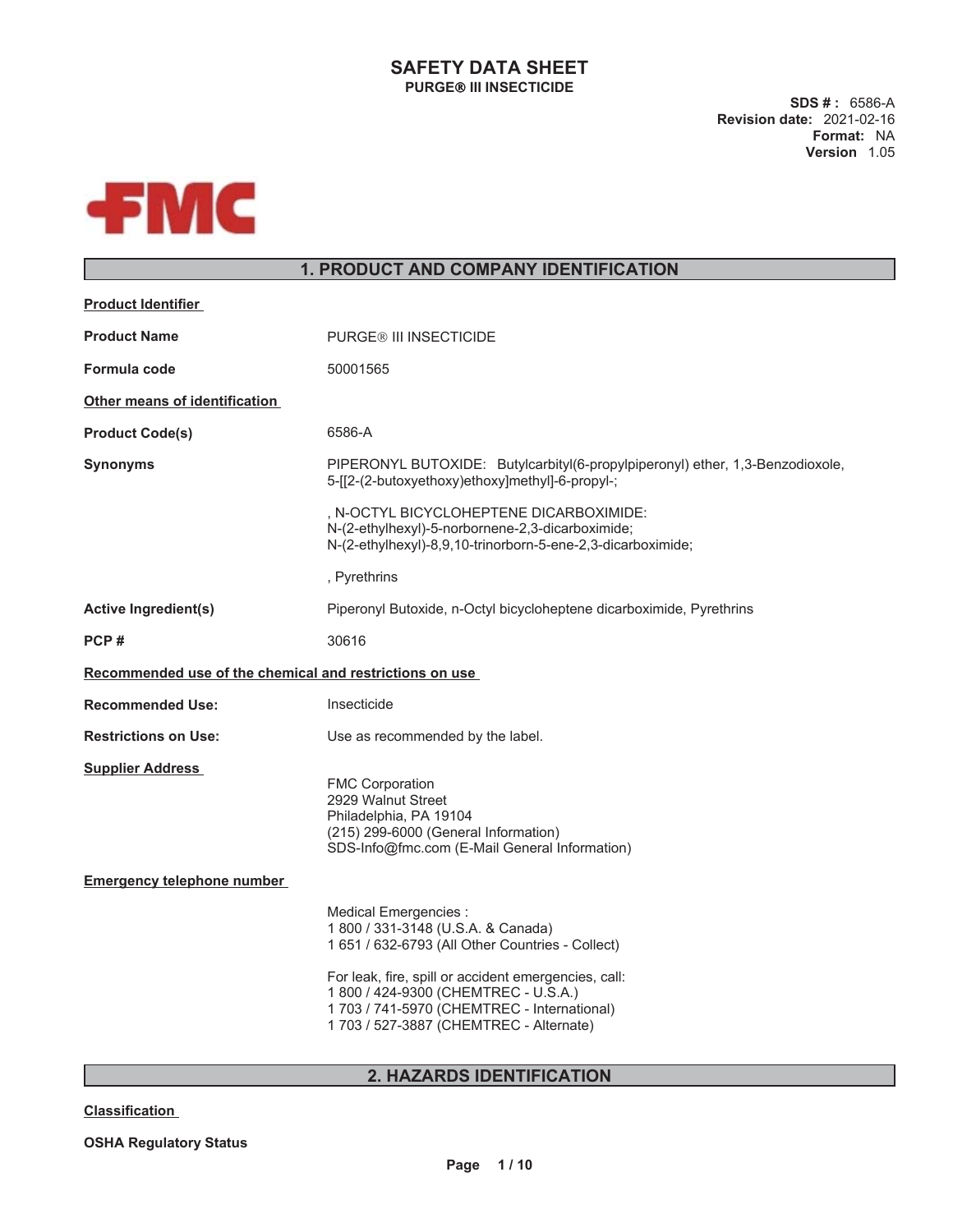This material is considered hazardous by the OSHA Hazard Communication Standard (29 CFR 1910.1200)

| Acute toxicity - Inhalation (Dusts/Mists) | Category 4            |
|-------------------------------------------|-----------------------|
| Aspiration toxicity                       | <b>Category</b>       |
| Flammable Aerosols                        | Category 2            |
| <b>Gases Under Pressure</b>               | <b>Compressed Gas</b> |

### **GHS Label elements, including precautionary statements**

### **EMERGENCY OVERVIEW**

| Danger                                                    |
|-----------------------------------------------------------|
|                                                           |
| <b>Hazard Statements</b>                                  |
| H304 - May be fatal if swallowed and enters airways       |
| H332 - Harmful if inhaled                                 |
| <b>Physical Hazards</b>                                   |
| H <sub>223</sub> - Flammable aerosol                      |
| H280 - Contains gas under pressure; may explode if heated |
|                                                           |
|                                                           |

# **Precautionary Statements - Prevention**

P261 - Avoid breathing dust/fume/gas/mist/vapors/spray

P210 - Keep away from heat/sparks/open flames/hot surfaces. No smoking

P211 - Do not spray on an open flame or other ignition source

P251 - Do not pierce or burn, even after use

P304 + P340 - IF INHALED: Remove person to fresh air and keep comfortable for breathing

P312 - Call a POISON CENTER or doctor if you feel unwell

- P301 + P310 IF SWALLOWED: Immediately call a POISON CENTER or doctor
- P331 Do NOT induce vomiting

### **Precautionary Statements - Storage**

P405 - Store locked up P410 + P403 - Protect from sunlight. Store in a well-ventilated place P412 - Do not expose to temperatures exceeding 50 °C/ 122 °F

### **Precautionary Statements - Disposal**

P501 - Dispose of contents/container to an approved waste disposal plant

### **Hazards not otherwise classified (HNOC)**

No hazards not otherwise classified were identified.

# **Other Information**

No information available.

# **3. COMPOSITION/INFORMATION ON INGREDIENTS**

| <b>Chemical name</b>                      | <b>CAS-No</b> | Weight %  |
|-------------------------------------------|---------------|-----------|
| 1.1-Difluoroethane                        | 75-37-6       | 40-50     |
| Petroleum distillates, hydrotreated light | 64742-47-8    | $30 - 40$ |
| Petroleum gases, liquified, sweetened     | 68476-86-8    | $10 - 20$ |
| n-Octyl bicycloheptene dicarboximide      | 113-48-4      | 3.05      |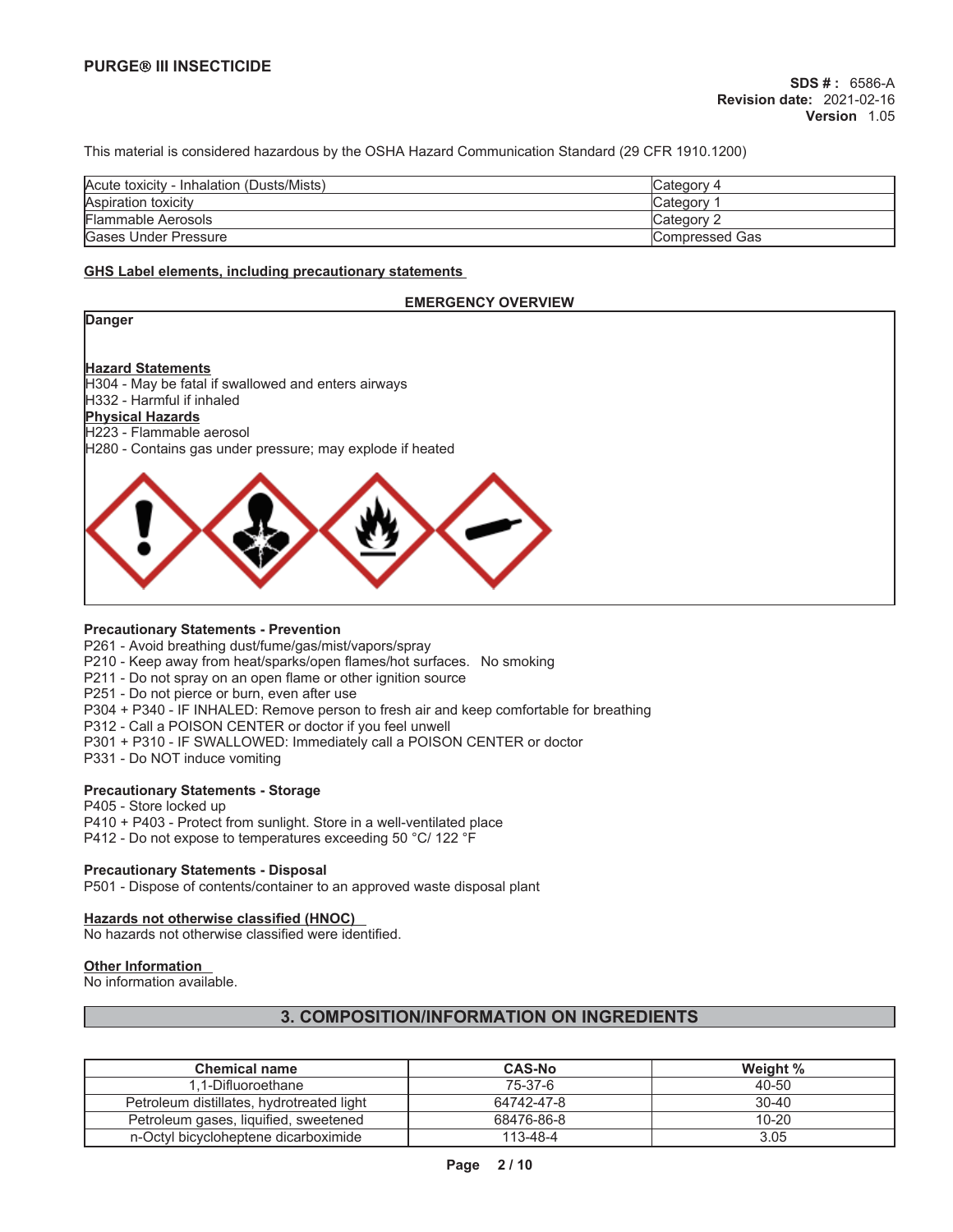| ш. |    | . .<br>$\cdot$ . |
|----|----|------------------|
|    | `` | .                |

Synonyms are provided in Section 1.

| <b>4. FIRST AID MEASURES</b>                                                                               |                                                                                                                                                                                                                                                                                                                                                 |  |  |
|------------------------------------------------------------------------------------------------------------|-------------------------------------------------------------------------------------------------------------------------------------------------------------------------------------------------------------------------------------------------------------------------------------------------------------------------------------------------|--|--|
| <b>Eye Contact</b>                                                                                         | Hold eyes open and rinse slowly and gently with water for 15 to 20 minutes. Remove<br>contact lenses, if present, after the first 5 minutes, then continue rinsing eye. Call a poison<br>control center or doctor for further treatment advice.                                                                                                 |  |  |
| <b>Skin Contact</b>                                                                                        | Take off contaminated clothing. Rinse skin immediately with plenty of water for 15-20<br>minutes. Call a poison control center or doctor for further treatment advice.                                                                                                                                                                          |  |  |
| <b>Inhalation</b>                                                                                          | Move to fresh air. If person is not breathing, call 911 or an ambulance, then give artificial<br>respiration, preferably mouth-to-mouth if possible. Call a poison control center or doctor for<br>further treatment advice.                                                                                                                    |  |  |
| Ingestion                                                                                                  | Immediately call a poison control center or doctor. Do not induce vomiting unless told to do<br>so by a poison control center or doctor. Do not give any liquid to the person. Do not induce<br>vomiting or give anything by mouth to an unconscious person.                                                                                    |  |  |
| Most important symptoms and<br>effects, both acute and delayed                                             | Central nervous system effects.                                                                                                                                                                                                                                                                                                                 |  |  |
| Indication of immediate medical<br>attention and special treatment<br>needed, if necessary                 | Contains petroleum distillate. Vomiting may cause aspiration pneumonia. Treat<br>symptomatically.                                                                                                                                                                                                                                               |  |  |
|                                                                                                            | <b>5. FIRE-FIGHTING MEASURES</b>                                                                                                                                                                                                                                                                                                                |  |  |
| <b>Suitable Extinguishing Media</b>                                                                        | Carbon dioxide (CO <sub>2</sub> ), Foam, Dry chemical, Water spray.                                                                                                                                                                                                                                                                             |  |  |
| <b>Specific Hazards Arising from the</b><br><b>Chemical</b>                                                | Contents under pressure.                                                                                                                                                                                                                                                                                                                        |  |  |
| <b>Explosion data</b><br><b>Sensitivity to Mechanical Impact</b><br><b>Sensitivity to Static Discharge</b> | No information available.<br>No information available.                                                                                                                                                                                                                                                                                          |  |  |
| Protective equipment and<br>precautions for firefighters                                                   | Isolate fire area. Evaluate upwind. In the event of fire, wear self contained breathing<br>apparatus.                                                                                                                                                                                                                                           |  |  |
|                                                                                                            | <b>6. ACCIDENTAL RELEASE MEASURES</b>                                                                                                                                                                                                                                                                                                           |  |  |
| <b>Personal Precautions</b>                                                                                | Isolate and post spill area. Remove all sources of ignition. Ventilate the area. Wear suitable<br>protective clothing, gloves and eye/face protection. For personal protection see section 8. If<br>ventilation is not possible wear full protection suit and chemical protective equipment.                                                    |  |  |
| <b>Other</b>                                                                                               | For further clean-up instructions, call FMC Emergency Hotline number listed in Section 1<br>"Product and Company Identification" above.                                                                                                                                                                                                         |  |  |
| <b>Environmental Precautions</b>                                                                           | Keep people and animals away from and upwind of spill/leak. Keep material out of lakes,<br>streams, ponds, and sewer drains.                                                                                                                                                                                                                    |  |  |
| <b>Methods for Containment</b>                                                                             | Prevent further leakage or spillage if safe to do so.                                                                                                                                                                                                                                                                                           |  |  |
| Methods for cleaning up                                                                                    | Transfer damaged cartridges or cans to containers for later disposal. Clean and neutralize<br>spill area, tools and equipment by washing with water and soap. Waste must be classified<br>and labeled prior to recycling or disposal. Dispose of waste as indicated in Section 13.<br>Rinsate may be disposed at a waste water treatment plant. |  |  |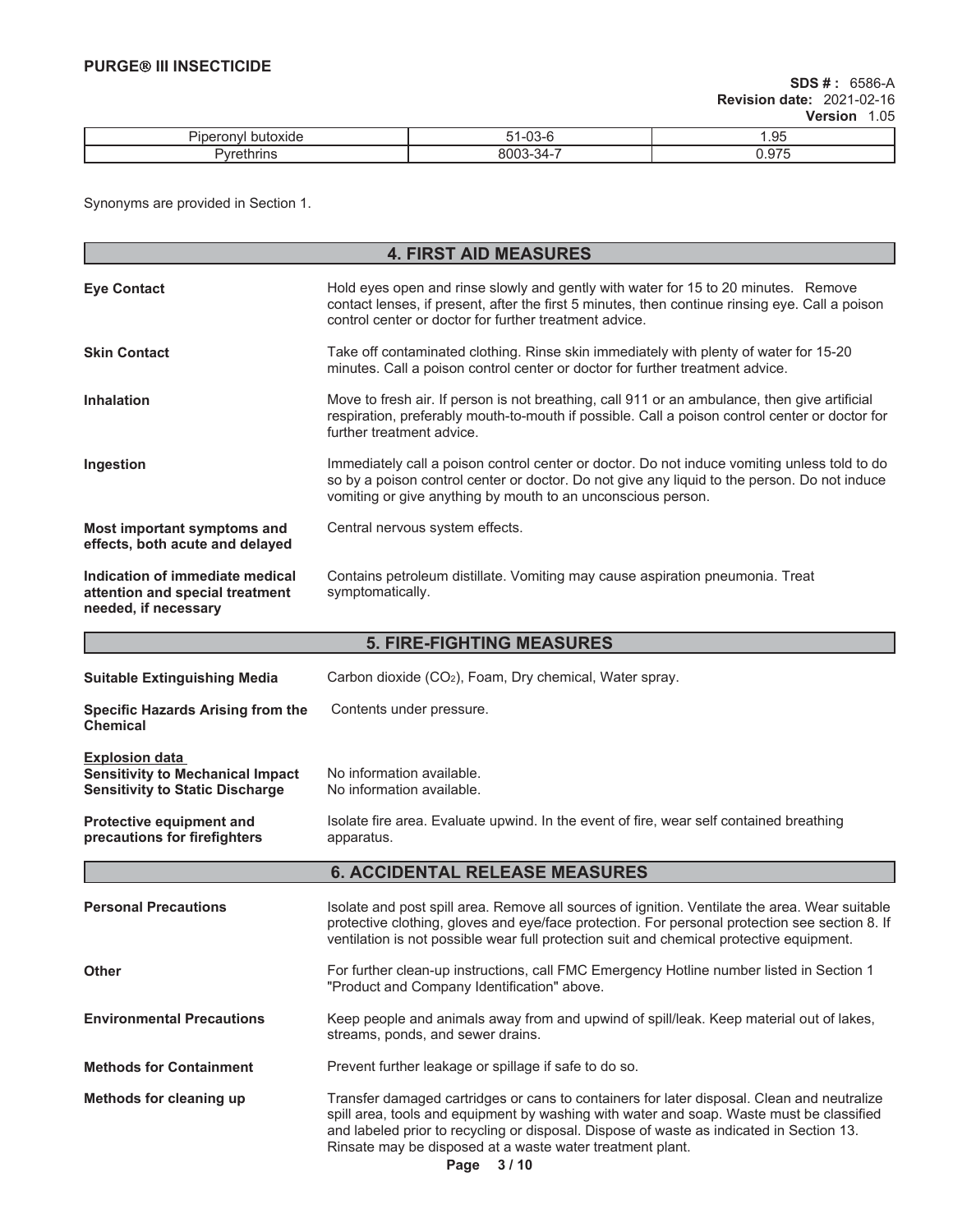# **7. HANDLING AND STORAGE**

| <b>Handling</b>       | Do not contaminate other pesticides, fertilizers, water, food, or feed by storage or disposal.<br>BEWARE: Aerosol is pressurized. Keep away from direct sun exposure and temperatures<br>over 130°F (56°C). Do not open by force or throw into fire even after use. Do not spray on<br>flames or red-hot objects. |
|-----------------------|-------------------------------------------------------------------------------------------------------------------------------------------------------------------------------------------------------------------------------------------------------------------------------------------------------------------|
| <b>Storage</b>        | Keep in a dry, cool and well-ventilated place. Keep away from open flames, hot surfaces<br>and sources of ignition. Keep out of reach of children and animals. Keep/store only in<br>original container.                                                                                                          |
| Incompatible products | Strong oxidizing agents. Bases. Powdered earth metals.                                                                                                                                                                                                                                                            |

# **8. EXPOSURE CONTROLS/PERSONAL PROTECTION**

# **Control parameters**

| <b>Chemical name</b>                                               | <b>ACGIH TLV</b>                         | <b>OSHA PEL</b>         | <b>NIOSH</b>                   | <b>Mexico</b>           |
|--------------------------------------------------------------------|------------------------------------------|-------------------------|--------------------------------|-------------------------|
| <b>Pyrethrins</b>                                                  | TWA: $5 \text{ mg/m}^3$                  | TWA: $5 \text{ mg/m}^3$ | IDLH: $5000$ mg/m <sup>3</sup> | Mexico: TWA 5 mg/m $3$  |
| (8003-34-7)                                                        |                                          |                         | TWA: $5 \text{ mg/m}^3$        |                         |
| <b>Chemical name</b>                                               | <b>British Columbia</b>                  | <b>Quebec</b>           | <b>Ontario TWAEV</b>           | <b>Alberta</b>          |
| Petroleum distillates,<br>hydrotreated light<br>$(64742 - 47 - 8)$ | TWA: $200 \text{ mg/m}^3$<br><b>Skin</b> |                         |                                |                         |
| <b>Pyrethrins</b><br>$(8003 - 34 - 7)$                             | TWA: $5 \text{ mg/m}^3$                  | TWA: $5 \text{ mg/m}^3$ | TWA: $5 \text{ mg/m}^3$        | TWA: $5 \text{ mg/m}^3$ |

### **Appropriate engineering controls**

**Engineering measures** Apply technical measures to comply with the occupational exposure limits. When working in confined spaces (tanks, containers, etc.), ensure that there is a supply of air suitable for breathing and wear the recommended equipment. **Individual protection measures, such as personal protective equipment Eye/Face Protection** If there is a potential for exposure to particles which could cause eye discomfort, wear chemical goggles. **Skin and Body Protection** Wear long-sleeved shirt, long pants, socks, and shoes. Hand Protection **Rubber/latex/neoprene or other suitable chemical resistant gloves. Respiratory Protection** If exposure limits are exceeded or irritation is experienced, NIOSH/MSHA approved respiratory protection should be worn. Respiratory protection must be provided in accordance with current local regulations. **Hygiene measures** Clean water should be available for washing in case of eye or skin contamination. Wash skin prior to eating, drinking, chewing gum or using tobacco. Shower or bathe at the end of working. Remove and wash contaminated clothing before re-use. Launder work clothing separately from regular household laundry. General information **If the product is used in mixtures**, it is recommended that you contact the appropriate protective equipment suppliers. These recommendations apply to the product as supplied.

# **9. PHYSICAL AND CHEMICAL PROPERTIES**

### **Information on basic physical and chemical properties**

Appearance **Clear, Aerosolized liquid**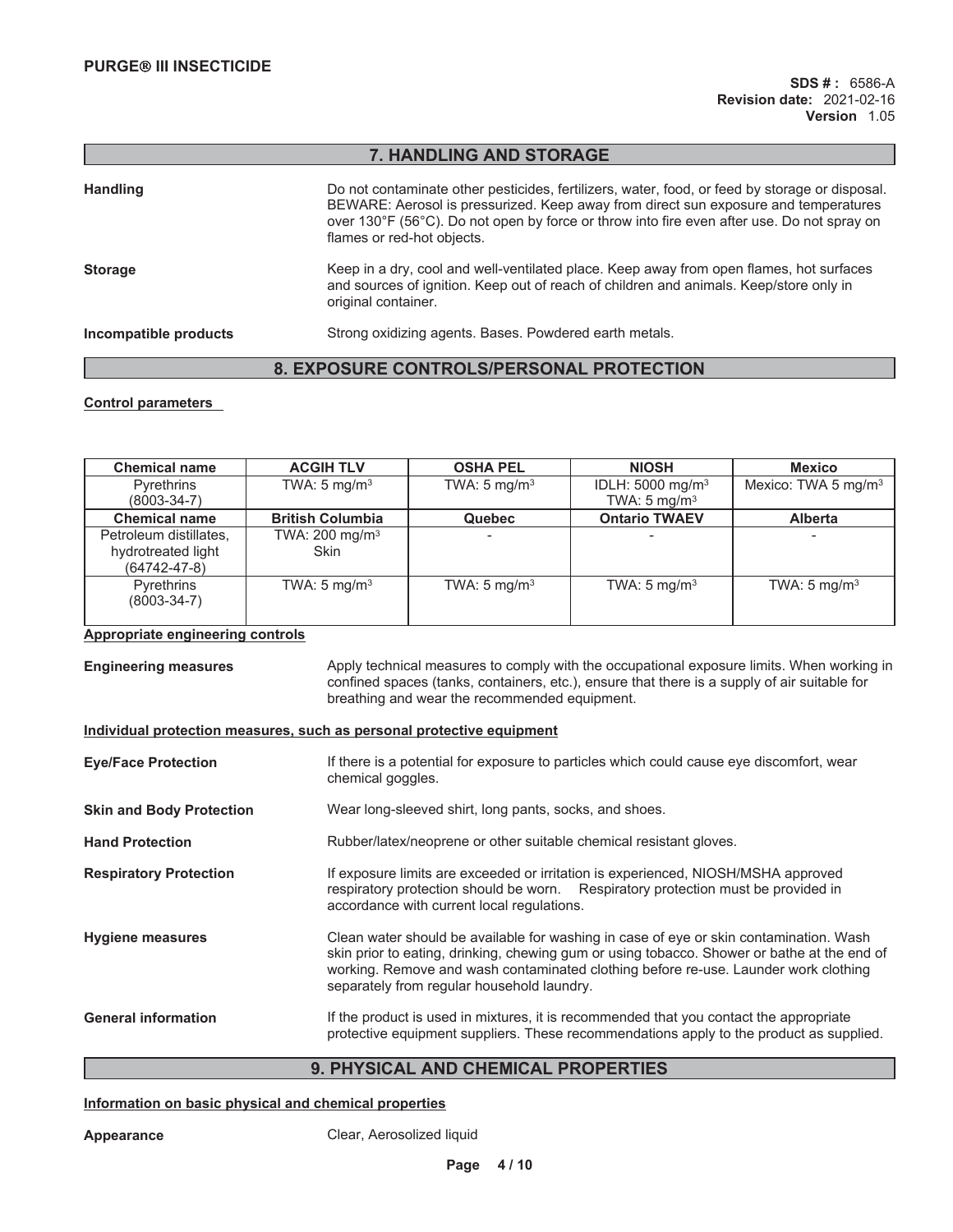| <b>Physical State</b><br>Aerosol Liquid                             |  |
|---------------------------------------------------------------------|--|
| Clear<br>Color                                                      |  |
| No information available<br>Odor                                    |  |
| No information available<br><b>Odor threshold</b>                   |  |
| No information available<br>pH                                      |  |
| Not applicable<br><b>Melting point/freezing point</b>               |  |
| No information available<br><b>Boiling Point/Range</b>              |  |
| > 85 °C $/$ > 185 °F (8-inch Flame Extension)<br><b>Flash point</b> |  |
| No information available<br><b>Evaporation Rate</b>                 |  |
| Flammability (solid, gas)<br>No information available               |  |
| <b>Flammability Limit in Air</b>                                    |  |
| No information available<br><b>Upper flammability limit:</b>        |  |
| No information available<br>Lower flammability limit:               |  |
| No information available<br>Vapor pressure                          |  |
| No information available<br>Vapor density                           |  |
| <b>Relative density</b><br>$6.9$ lb/gal                             |  |
| No information available<br><b>Specific gravity</b>                 |  |
| No information available<br><b>Water solubility</b>                 |  |
| Solubility in other solvents<br>No information available            |  |
| <b>Partition coefficient</b><br>No information available            |  |
| No information available<br><b>Autoignition temperature</b>         |  |
| No information available<br><b>Decomposition temperature</b>        |  |
| No information available<br><b>Viscosity, kinematic</b>             |  |
| No information available<br>Viscosity, dynamic                      |  |
| <b>Explosive properties</b><br>No information available             |  |
| No information available<br><b>Oxidizing properties</b>             |  |
| <b>Molecular weight</b><br>No information available                 |  |
| No information available<br><b>Bulk density</b>                     |  |

# **10. STABILITY AND REACTIVITY**

| <b>Reactivity</b>                                                       | None under normal use conditions.                                 |
|-------------------------------------------------------------------------|-------------------------------------------------------------------|
| <b>Chemical Stability</b>                                               | Stable under recommended storage conditions.                      |
| <b>Possibility of Hazardous Reactions</b> None under normal processing. |                                                                   |
| <b>Hazardous polymerization</b>                                         | Hazardous polymerization does not occur.                          |
| <b>Conditions to avoid</b>                                              | Keep away from open flames, hot surfaces and sources of ignition. |
| Incompatible materials                                                  | Strong oxidizing agents. Bases. Powdered earth metals.            |
|                                                                         |                                                                   |

**Hazardous Decomposition Products** Carbon oxides (COx), Hydrogen fluoride, Carbonyl fluoride.

# **11. TOXICOLOGICAL INFORMATION**

# **Product Information**

**LD50 Oral** 2140 mg/kg (rat) **LC50 Inhalation (dust)** 2.5 mg/L 4 hr

**LD50 Dermal** > 2000 mg/kg (rabbit)

# **Serious eye damage/eye irritation** Slightly or non-irritating (rabbit).<br>**Skin corrosion/irritation** Slightly or non-irritating (rabbit). **Skin corrosion/irritation** Slightly or non-irritating (rabbit).<br> **Sensitization** Mon-sensitizing.

Non-sensitizing.

| <b>Chemical name</b>                     | LD50 Oral            | <b>LD50 Dermal</b>              | <b>LC50 Inhalation (vapor)</b> |
|------------------------------------------|----------------------|---------------------------------|--------------------------------|
| Petroleum distillates.                   | $>$ 5000 mg/kg (Rat) | $>$ 2000 mg/kg (Rabbit)         | > 5.2 mg/L (Rat) 4 h           |
| hydrotreated light<br>$(64742 - 47 - 8)$ |                      |                                 |                                |
| n-Octyl bicycloheptene                   | $= 2800$ mg/kg (Rat) | = 470 mg/kg<br>( Rabbit ) = 470 |                                |
| dicarboximide                            |                      | mg/kg (Rat)                     |                                |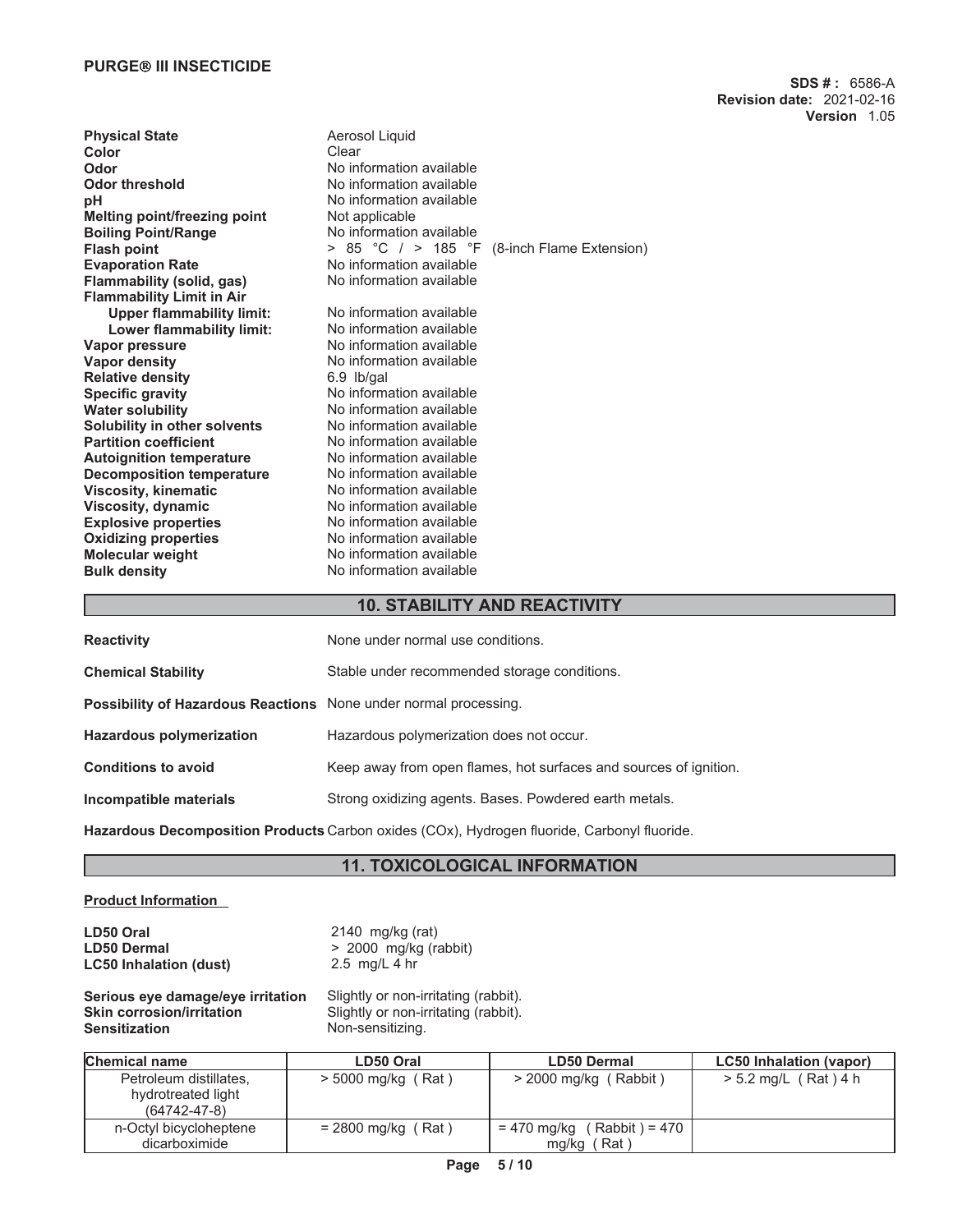| (113-48-4)         |                     |                                                          |                        |
|--------------------|---------------------|----------------------------------------------------------|------------------------|
| Piperonyl butoxide |                     | $= 4570$ mg/kg (Rat) = 6150 = 1880 mg/kg (Rabbit) > 7950 | > 5.9 mg/L (Rat) 4 h   |
| $(51-03-6)$        | Rat)<br>ma/ka       | ma/ka (Rat)                                              |                        |
| <b>Pyrethrins</b>  | $= 200$ mg/kg (Rat) | $= 1350$ mg/kg (Rat) = 2060                              | $= 3.4$ mg/L (Rat) 4 h |
| $(8003 - 34 - 7)$  |                     | mg/kg $($ Rabbit $) = 300$ mg/kg                         |                        |
|                    |                     | Rabbit)                                                  |                        |

# **Information on toxicological effects**

**Symptoms** Symptoms of overexposure may be headache, dizziness, tiredness, nausea and vomiting. Intentional misuse by deliberately concentrating and inhaling contents may be harmful or fatal.

## **Delayed and immediate effects as well as chronic effects from short and long-term exposure**

| <b>Mutagenicity</b>             | Piperonyl butoxide ether may affect mammalian liver microsomal detoxification enzymes.<br>n-Octyl bicycloheptene dicarboximide was negative in a chromosome aberration assay,                                                                                                                                                                                                                                                       |
|---------------------------------|-------------------------------------------------------------------------------------------------------------------------------------------------------------------------------------------------------------------------------------------------------------------------------------------------------------------------------------------------------------------------------------------------------------------------------------|
| Carcinogenicity                 | Not recognized as carcinogenic by Research Agencies (IARC, NTP, OSHA, ACGIH).                                                                                                                                                                                                                                                                                                                                                       |
| <b>Reproductive toxicity</b>    | No information available.                                                                                                                                                                                                                                                                                                                                                                                                           |
| <b>STOT - single exposure</b>   | Not classified.                                                                                                                                                                                                                                                                                                                                                                                                                     |
| <b>STOT - repeated exposure</b> | Not classified.                                                                                                                                                                                                                                                                                                                                                                                                                     |
| <b>Target organ effects</b>     | Mice fed 0.3 or 0.9% piperonyl butoxide in the diet for 20 days had increased liver weight<br>and other signs of liver toxicity. Male rats given up to 2.4% of piperonyl butoxide in the diet<br>for up to 12 weeks had clinical and histologic signs of liver damage; the highest dose group<br>showed preneoplastic changes, including enlargement of hepatocyte nuclei and<br>multinucleated cells. Kidney damage was also seen. |
| <b>Aspiration hazard</b>        | Potential for aspiration if swallowed. May be fatal if swallowed and enters airways.                                                                                                                                                                                                                                                                                                                                                |

| <b>Chemical name</b>            | <b>ACGIH</b> | <b>IARC</b> | <b>NTP</b> | <b>OSHA</b> |
|---------------------------------|--------------|-------------|------------|-------------|
| Piperonyl butoxide<br>$51-03-6$ |              | Group 3     |            |             |
| <b>Pyrethrins</b><br>8003-34-7  |              | Group 2A    |            |             |

### **Legend:**

**IARC (International Agency for Research on Cancer)** *Group 2A - Probably Carcinogenic to Humans Group 3 - Not classifiable as to its carcinogenicity to humans*

# **12. ECOLOGICAL INFORMATION**

# **Ecotoxicity**

| Piperonyl butoxide (51-03-6) |          |                |       |        |
|------------------------------|----------|----------------|-------|--------|
| Active Ingredient(s)         | Duration | <b>Species</b> | Value | Units  |
| Piperonyl Butoxide           | LC50     | Fish           | 3.94  | ppm    |
|                              | LD50     | Bee            | 25    | µg/bee |
|                              | LD50     | Bobwhite quail | >2250 | mg/kg  |
|                              | LD50     | Mallard duck   | >5620 | ppm    |

| <b>Chemical name</b>                         | <b>Toxicity to algae</b> | <b>Toxicity to fish</b>                                                     | Toxicity to daphnia and other<br>aquatic invertebrates   |
|----------------------------------------------|--------------------------|-----------------------------------------------------------------------------|----------------------------------------------------------|
| Petroleum distillates, hydrotreated<br>light |                          | 96 h LC50: $= 2.2$ mg/L (Lepomis<br>$ macrochirus $ static 96 h LC50: = 2.4 | 96 h LC50: $= 4720$ mg/L<br>(Den-dronereides heteropoda) |
| 64742-47-8                                   |                          | mg/L (Oncorhynchus mykiss) static<br>96 h LC50: = 45 mg/L (Pimephales       |                                                          |
|                                              |                          | promelas) flow-through                                                      |                                                          |
| Piperonyl butoxide                           |                          | 96 h LC50: = 7.07 mg/L                                                      |                                                          |
| 51-03-6                                      |                          | (Oncorhynchus mykiss) semi-static                                           |                                                          |
| Pyrethrins                                   |                          | 96 h LC50: 0.003 - 0.0046 mg/L                                              |                                                          |
| 8003-34-7                                    |                          | (Lepomis macrochirus) flow-through                                          |                                                          |
|                                              |                          | 96 h LC50: 0.0031 - 0.0038 mg/L                                             |                                                          |
|                                              |                          | (Oncorhynchus mykiss)                                                       |                                                          |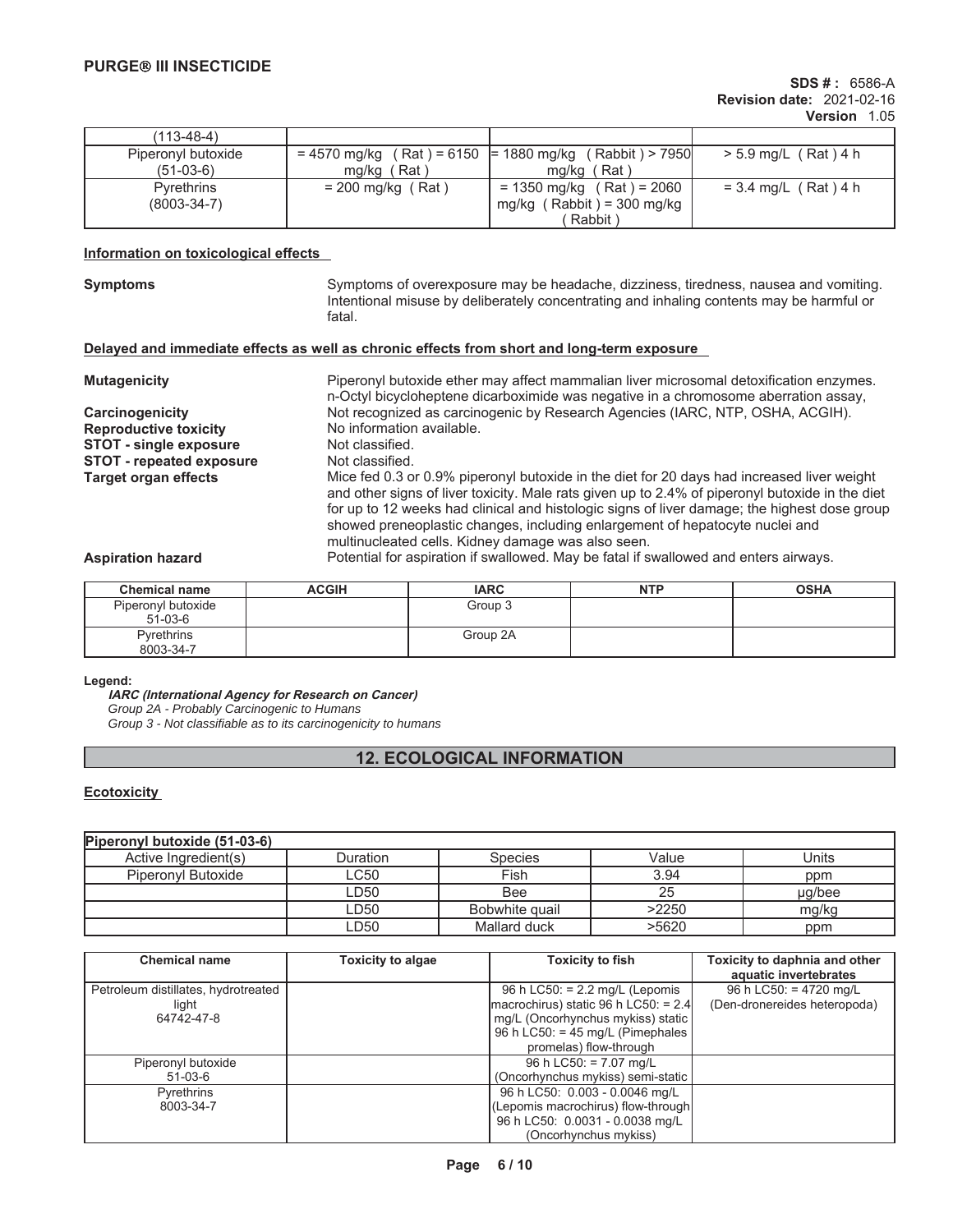## **SDS # :** 6586-A **Revision date:** 2021-02-16 **Version** 1.05

|                                                | flow-through 96 h LC50: 0.02 -<br>0.03 mg/L (Oncorhynchus mykiss)<br>static 96 h LC50: 0.0322 - 0.0472<br>mg/L (Lepomis macrochirus) static<br>96 h LC50: 0.0425 - 0.121 mg/L<br>(Pimephales promelas) flow-through<br>96 h LC50: 0.224 - 0.458 mg/L<br>(Pimephales promelas) static 96 h<br>$LC50: = 0.054$ mg/L (Oncorhynchus<br>mykiss) 96 h LC50: = 0.074 mg/L<br>(Lepomis macrochirus) |
|------------------------------------------------|---------------------------------------------------------------------------------------------------------------------------------------------------------------------------------------------------------------------------------------------------------------------------------------------------------------------------------------------------------------------------------------------|
| Persistence and degradability                  | No information available.                                                                                                                                                                                                                                                                                                                                                                   |
| <b>Bioaccumulation</b>                         | No information available.                                                                                                                                                                                                                                                                                                                                                                   |
| <b>Mobility</b>                                | No information available.                                                                                                                                                                                                                                                                                                                                                                   |
|                                                | <b>13. DISPOSAL CONSIDERATIONS</b>                                                                                                                                                                                                                                                                                                                                                          |
| Waste disposal methods                         | Improper disposal of excess pesticide, spray mixture, or rinsate is prohibited. If these<br>wastes cannot be disposed of by use according to label instructions, contact appropriate<br>disposal authorities for guidance. Proper personal protective equipment, as described in<br>Sections 7 and 8, must be worn while handling materials for waste disposal.                             |
| <b>Contaminated containers and</b><br>packages | Containers must be disposed of in accordance with local, state and federal regulations.<br>Refer to the product label for container disposal instructions.                                                                                                                                                                                                                                  |

# **14. TRANSPORT INFORMATION**

| DOT                                                                                                                                                                                  | Ship as Limited Quantity. Carton marks include Limited Quantity mark and orientation<br>arrows.                                                                                                                                          |
|--------------------------------------------------------------------------------------------------------------------------------------------------------------------------------------|------------------------------------------------------------------------------------------------------------------------------------------------------------------------------------------------------------------------------------------|
| UN/ID no<br><b>Proper Shipping Name</b><br><b>Hazard class</b><br><b>Description</b>                                                                                                 | UN1950<br>Aerosols, flammable<br>2.1<br>UN1950, Aerosols, flammable, 2.1, Limited Quantity                                                                                                                                               |
| <b>TDG</b><br>UN/ID no<br><b>Proper Shipping Name</b><br><b>Hazard class</b><br><b>Description</b>                                                                                   | Ship as Limited Quantity. Carton marks include Limited Quantity mark and orientation<br>arrows.<br><b>UN1950</b><br>Aerosols, flammable<br>2.1<br>UN1950, Aerosols, flammable, 2.1, Limited Quantity                                     |
| <b>ICAO/IATA</b>                                                                                                                                                                     | Ship as Limited Quantity. Carton marks include Limited Quantity mark and orientation<br>arrows.                                                                                                                                          |
| UN/ID no<br><b>Proper Shipping Name</b><br><b>Hazard class</b><br><b>Description</b><br><b>IMDG/IMO</b><br>UN/ID no<br><b>Proper Shipping Name</b><br><b>Hazard class</b><br>EmS No. | UN1950<br>Aerosols, flammable<br>2.1<br>UN1950, Aerosols, flammable, 2.1, Limited Quantity<br>Ship as Limited Quantity. Carton marks include Limited Quantity mark and orientation<br>arrows.<br>UN1950<br>Aerosols<br>2.1<br>$F-D. S-U$ |
| <b>Description</b>                                                                                                                                                                   | UN1950, Aerosols, 2.1, Limited Quantity                                                                                                                                                                                                  |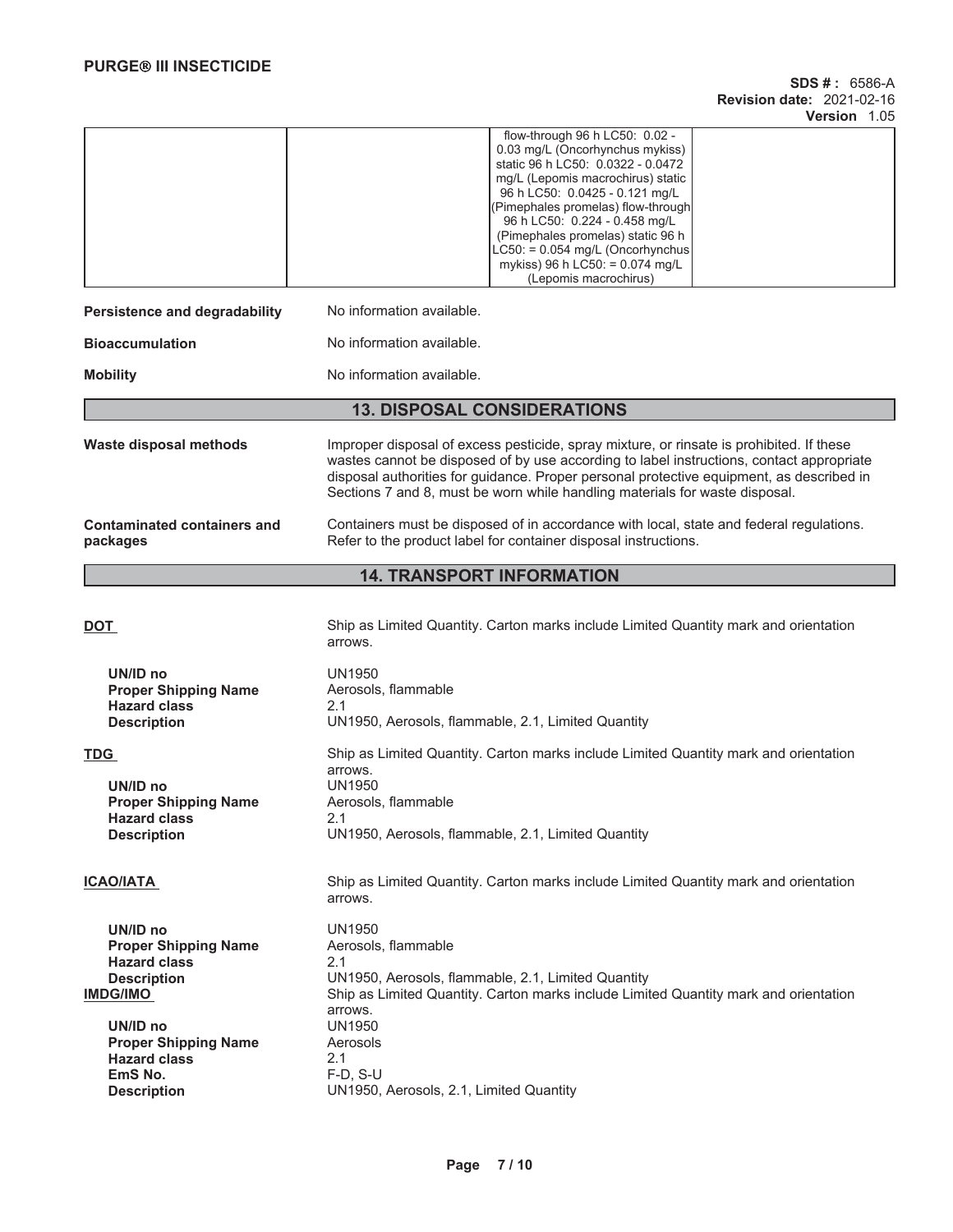# **15. REGULATORY INFORMATION**

### **U.S. Federal Regulations**

# **SARA 313**

Section 313 of Title III of the Superfund Amendments and Reauthorization Act of 1986 (SARA). This product contains a chemical or chemicals which are subject to the reporting requirements of the Act and Title 40 of the Code of Federal Regulations, Part 372:

| Chemical name                     | <b>CAS-No</b> | Weight % | <b>SARA 313</b><br><b>Threshold</b><br>$\overline{\phantom{a}}$<br>Values % |
|-----------------------------------|---------------|----------|-----------------------------------------------------------------------------|
| l butoxide - 51-03-6<br>Piperonvl | $1 - 03 - 6$  | .95      | $\cdot \cdot \cup$                                                          |

## **SARA 311/312 Hazard Categories**

| Acute health hazard               | Yes. |
|-----------------------------------|------|
| <b>Chronic health hazard</b>      | Yes. |
| Fire hazard                       | Yes. |
| Sudden release of pressure hazard | Yes. |
| <b>Reactive Hazard</b>            | N∩   |

### **Clean Water Act**

This product contains the following substances which are regulated pollutants pursuant to the Clean Water Act (40 CFR 122.21 and 40 CFR 122.42):

| <b>Chemical name</b>    | <b>CWA - Reportable</b><br>Quantities | <b>CWA - Toxic Pollutants  </b> | <b>CWA - Priority</b><br><b>Pollutants</b> | <b>CWA - Hazardous</b><br><b>Substances</b> |
|-------------------------|---------------------------------------|---------------------------------|--------------------------------------------|---------------------------------------------|
| Pvrethrins<br>8003-34-7 | lb                                    |                                 |                                            |                                             |

# **CERCLA**

This material, as supplied, contains one or more substances regulated as a hazardous substance under the Comprehensive Environmental Response Compensation and Liability Act (CERCLA) (40 CFR 302):

| <b>Chemical name</b> | <b>Hazardous Substances RQs</b> | <b>Extremely Hazardous Substances</b><br><b>RQs</b> |
|----------------------|---------------------------------|-----------------------------------------------------|
| <b>Pyrethrins</b>    | -lb                             |                                                     |
| 8003-34-7            | 0.454 ka                        |                                                     |

# **FIFRA Information**

This chemical is a pesticide product registered by the Environmental Protection Agency and is subject to certain labeling requirements under federal pesticide law. These requirements differ from the classification criteria and hazard information required for safety data sheets, and for workplace labels of non-pesticide chemicals. Following is the hazard information as required on the pesticide label:

## CAUTION

Contains petroleum distilliate. Harmful if absorbed through the skin.

# **US State Regulations**

## **California Proposition 65**

This product does not contain any Proposition 65 chemicals.

# **U.S. State Right-to-Know Regulations**

| <b>Chemical name</b>            | <b>New Jersey</b> | <b>Massachusetts</b> | Pennsylvania |
|---------------------------------|-------------------|----------------------|--------------|
| 1,1-Difluoroethane<br>75-37-6   |                   |                      |              |
| Piperonyl butoxide<br>$51-03-6$ |                   |                      |              |
| Pyrethrins<br>8003-34-7         |                   |                      |              |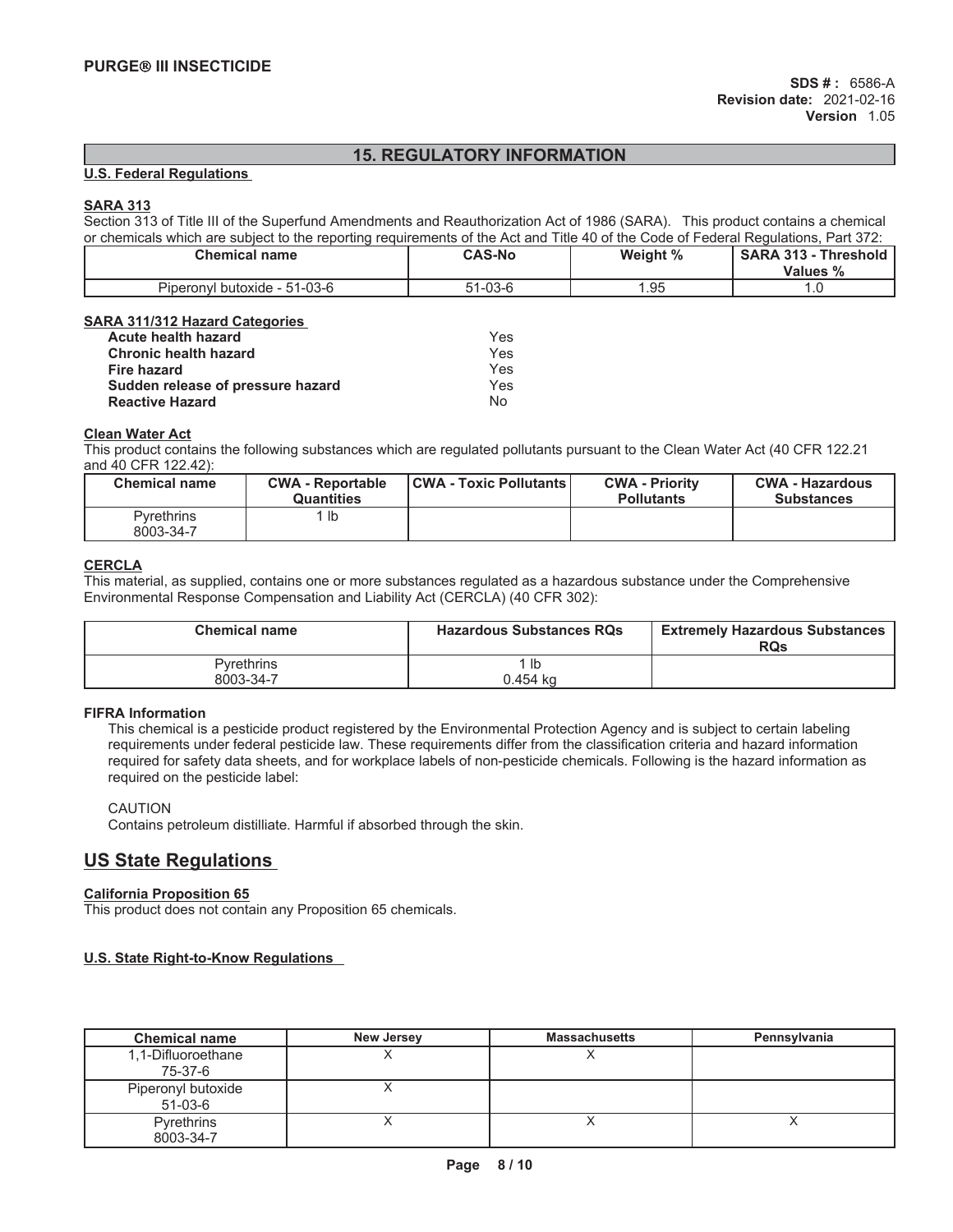### **International Inventories**

| <b>Chemical name</b>                                       | <b>TSCA</b><br>(United)<br>States) | <b>DSL</b><br>(Canada) | EINECS/ELINC<br>S (Europe) | <b>ENCS</b><br>(Japan) | China<br>(IECSC) | KECL (Korea) | <b>PICCS</b><br>(Philippines) | <b>AICS</b><br>(Australia) |
|------------------------------------------------------------|------------------------------------|------------------------|----------------------------|------------------------|------------------|--------------|-------------------------------|----------------------------|
| 1,1-Difluoroethane<br>75-37-6                              | X                                  | X                      | X                          | X                      | X                | X            | X                             | X                          |
| Petroleum distillates,<br>hydrotreated light<br>64742-47-8 | X                                  | X                      | X                          |                        | X                | X            | X                             | X                          |
| Petroleum gases,<br>liquified, sweetened<br>68476-86-8     | X                                  | X                      | X                          |                        | X                | X            | X                             | X                          |
| n-Octyl bicycloheptene<br>dicarboximide<br>113-48-4        |                                    | X                      | X                          | X                      | $\times$         |              | X                             | X                          |
| Piperonyl butoxide<br>$51-03-6$                            | X                                  | X                      | X                          | X                      | X                | X            | X                             | X                          |
| Pyrethrins<br>8003-34-7                                    |                                    | X                      | X                          |                        | X                | X            | X                             | X                          |

### **CANADA**

This Safety Data Sheet is for a pesticide product registered by the Pest Management Regulatory Agency (PMRA), and is therefore also subject to certain requirements under Canadian pesticide laws, including the Pest Control Products Act (PCPA). These requirements differ from the classification criteria and hazard information required by the Hazardous Product Regulations (HPR) and WHMIS 2015 for safety data sheets, and for workplace labels of non-pesticide chemicals. The following information is determined by PMRA.

The approved pest control product label (the label), under the Pest Control Products Act, needs to be followed at all times and in cases where there are any discrepancies between the approved label and an SDS for that product it is the label information that prevails.

# **16. OTHER INFORMATION**

| <b>NFPA</b>                     | Health Hazards 2        | <b>Flammability</b>                                            | <b>Instability</b>     | <b>Special Hazards</b>     |
|---------------------------------|-------------------------|----------------------------------------------------------------|------------------------|----------------------------|
| <b>HMIS</b>                     | <b>Health Hazards</b> 2 | <b>IFlammability</b>                                           | <b>Physical hazard</b> | <b>Personal Protection</b> |
| <b>NFPA/HMIS Ratings Legend</b> |                         | Severe = 4; Serious = 3; Moderate = 2; Slight = 1; Minimal = 0 |                        |                            |

| <b>Revision date:</b>       | 2021-02-16            |
|-----------------------------|-----------------------|
| <b>Reason for revision:</b> | SDS sections updated. |

### **Disclaimer**

**FMC Corporation believes that the information and recommendations contained herein (including data and statements) are accurate as of the date hereof. You can contact FMC Corporation to insure that this document is the most current available from FMC Corporation. No warranty of fitness for any particular purpose, warranty of merchantability or any other warranty, expressed or implied, is made concerning the information provided herein. The information provided herein relates only to the specified product designated and may not be applicable where such product is used in combination with any other materials or in any process. The user is responsible for determining whether the product is** fit for a particular purpose and suitable for the user's conditions and methods of use. Since the conditions and methods **of use are beyond the control of FMC Corporation, FMC Corporation expressly disclaims any and all liability as to any results obtained or arising from any use of the products or reliance on such information.**

**Prepared By:** 

FMC Corporation